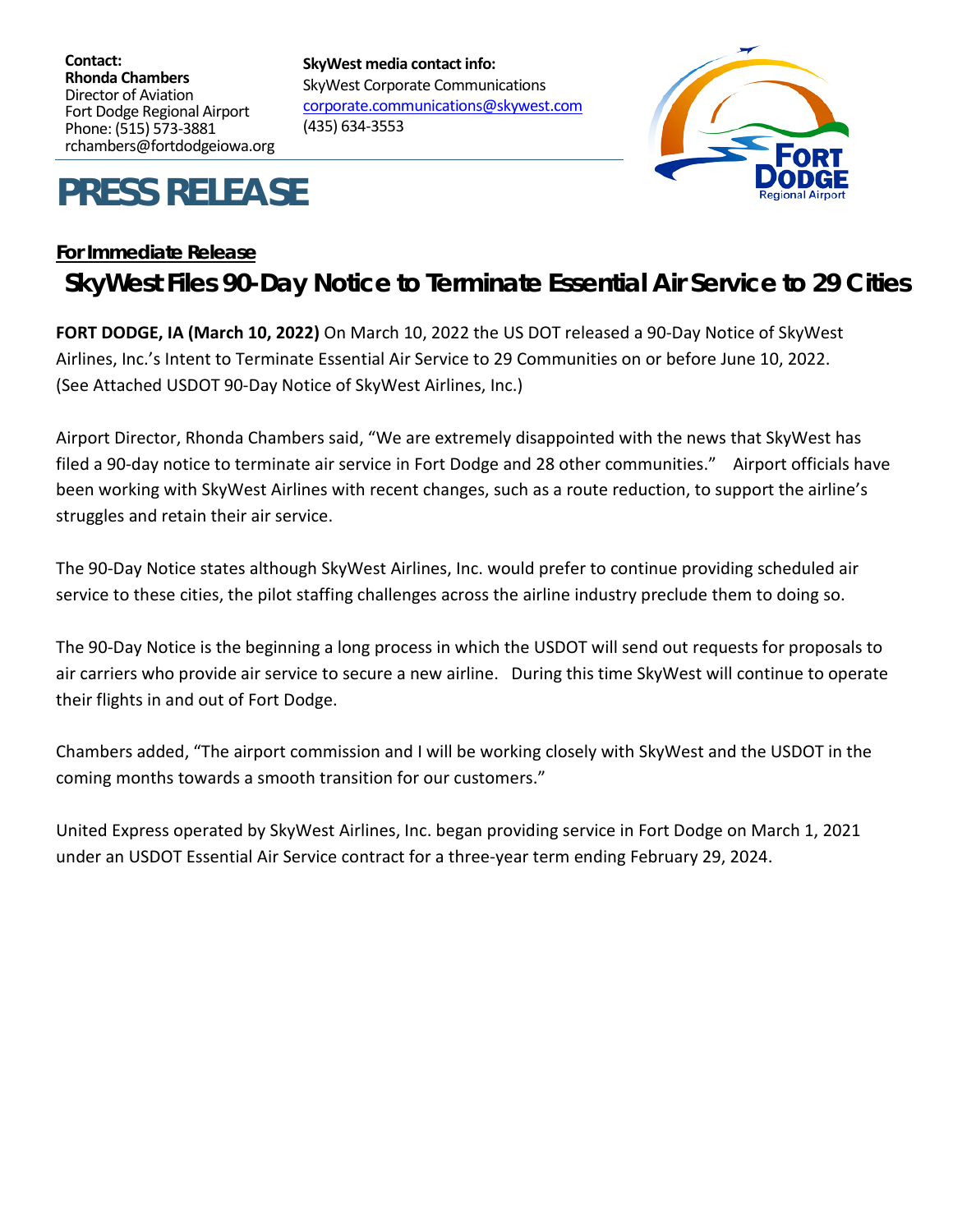## **BEFORE THE DEPARTMENT OF TRANSPORTATION OFFICE OF THE SECRETARY WASHINGTON, D.C.**

90-Day Notice of )  $)$ **SKYWEST AIRLINES, INC.** ) March 10, 2022  $\lambda$ Under 49 U.S.C. § 41734 and 14 C.F.R. 323 of intent (1) to terminate Essential Air Service )  $)$  $\hspace{.5in}$  )  $\hspace{.5in}$  )

\_\_\_\_\_\_\_\_\_\_\_\_\_\_\_\_\_\_\_\_\_\_\_\_\_\_\_\_\_\_\_\_\_\_\_\_\_\_\_\_\_\_\_\_\_\_\_\_\_

#### **90-DAY NOTICE OF SKYWEST AIRLINES, INC.'S INTENT TO TERMINATE ESSENTIAL AIR SERVICE**

Communications with respect to this document should be addressed to:

Daniel Belmont SkyWest Airlines, Inc. 444 South River Road St. George, UT 84790 (435) 634-3534 [Daniel.Belmont@skywest.com](mailto:Daniel.Belmont@skywest.com)

March 10, 2022

**NOTE: Objections to this notice of intent to terminate service must be filed on or before March 21, 2022.**

) **Docket OST-See Below**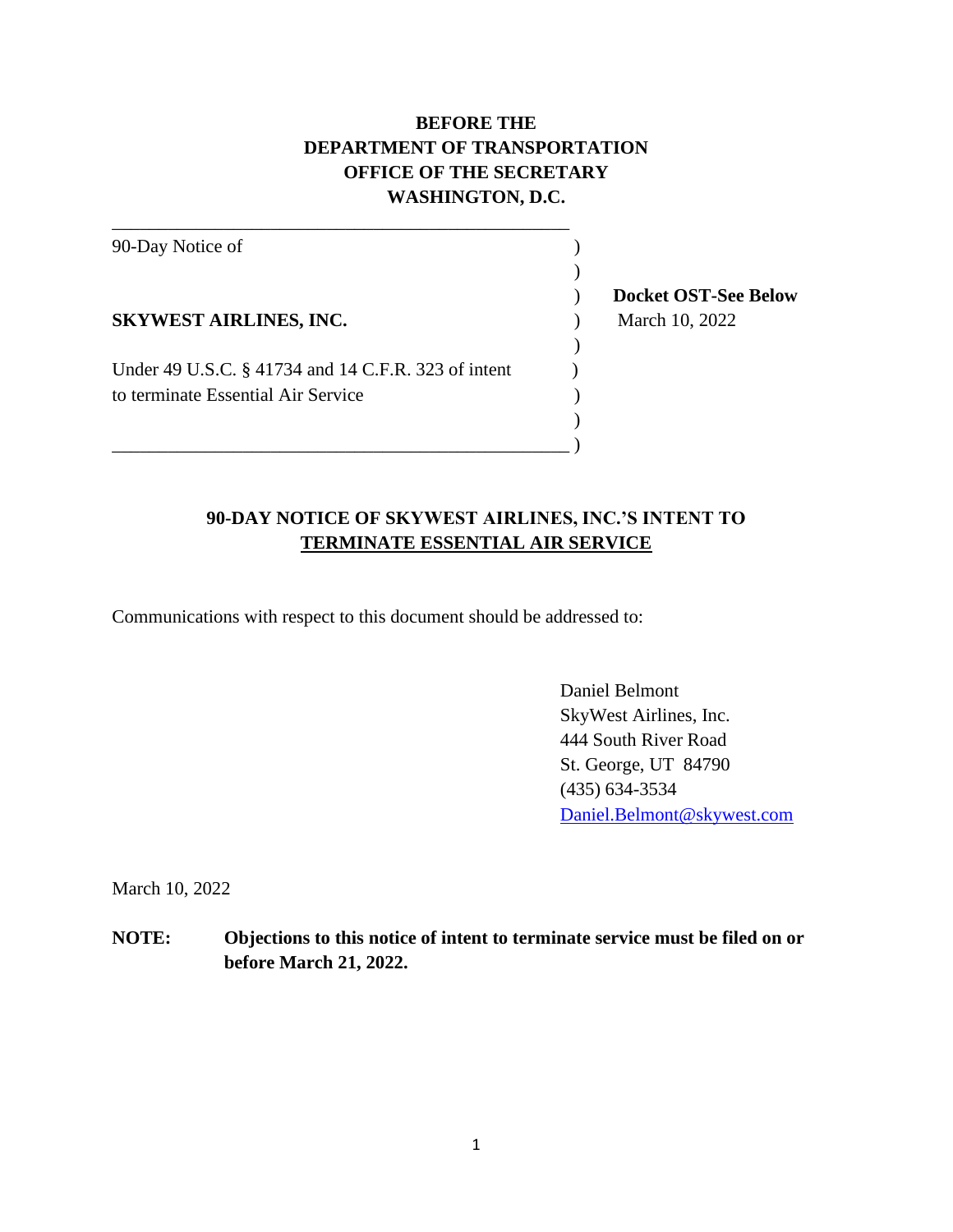### **BEFORE THE DEPARTMENT OF TRANSPORTATION OFFICE OF THE SECRETARY WASHINGTON, D.C.**

90-Day Notice of )  $)$ **SKYWEST AIRLINES, INC.** ) March 10, 2022 ) Under 49 U.S.C. § 41734 and 14 C.F.R. 323 of intent (1) to terminate Essential Air Service )  $)$  $\hspace{.5in}$  )  $\hspace{.5in}$  )

\_\_\_\_\_\_\_\_\_\_\_\_\_\_\_\_\_\_\_\_\_\_\_\_\_\_\_\_\_\_\_\_\_\_\_\_\_\_\_\_\_\_\_\_\_\_\_\_\_

) **Docket OST-See Below**

#### **90-DAY NOTICE OF SKYWEST AIRLINES, INC'S INTENT TO TERMINATE ESSENTIAL AIR SERVICE**

SkyWest Airlines, Inc. hereby gives 90 days' notice, pursuant to 49 U.S.C. § 41734 and 14

C.F.R. Part 323, of its intent to terminate Essential Air Service ("EAS") at:

Alamosa, CO – OST-1997-2960 Pueblo, CO – OST-1999-6589 Fort Dodge, IA – OST-2001-10682 Mason City, IA – OST-2001-10684 Sioux City, IA – OST-2006-23932 Dodge City, KS – OST-1998-3502 Hays, KS – OST-1998-3497 Liberal, KS – OST-1998-3498 Salina, KS – OST-2002-11376 Paducah, KY – OST-2009-0299 Decatur, IL – OST-2006-23929 Houghton, MI – OST-2009-0302 Muskegon, MI – OST-2009-0301 Cape Girardeau, MO – OST-1996-1559 Fort Leonard Wood, MO – OST-1996-1167 Joplin, MO – OST-2006-23932 Meridian, MS – OST-2008-0112 Hattiesburg, MS – OST-2001-10685 Devils Lake, ND – OST-1997-2785 Jamestown, ND – OST-1997-2785 Kearney, NE – OST-1996-1715 North Platte, NE – OST-1999-5173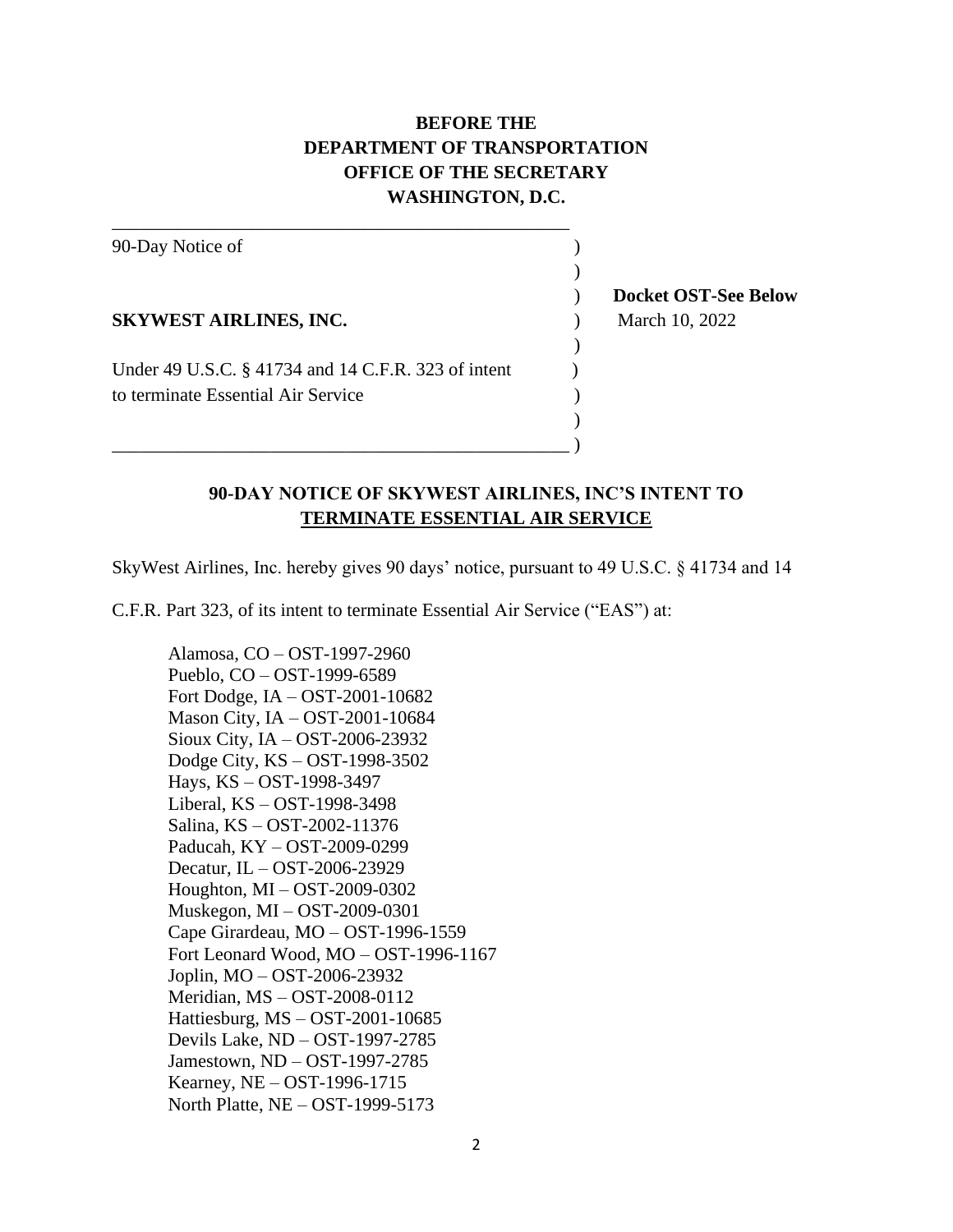Scottsbluff, NE – OST-2003-14535 Johnstown, PA – OST-2002-11451 Victoria, TX – OST-2005-20454 Shenandoah, VA – OST-2002-11378 Eau Claire, WI – OST-2009-0306 Clarksburg, WV – OST-2005-20736 Lewisburg, WV – OST-2003-15553

In support of this notice, SkyWest Airlines, Inc. states as follows:

- 1. SkyWest Airlines, Inc.'s principal place of business is 444 South River Road, St. George, Utah 84790
- 2. SkyWest Airlines, Inc. holds a certificate of public convenience and necessity, authorizing it to engage in scheduled air transportation of persons, property, and mail.
- 3. The Department made the most recent EAS determination for SkyWest Airlines, Inc. in the Orders listed above.
- 4. Although SkyWest Airlines, Inc. would prefer to continue providing scheduled air service to these cities, the pilot staffing challenges across the airline industry preclude us from doing so.

**WHEREFORE:** SkyWest Airlines, Inc. gives 90 days' notice of its intent to terminate essential air service on or before June 10, 2022.

Respectfully submitted,

 $\overline{\phantom{a}}$  , where  $\overline{\phantom{a}}$  , where  $\overline{\phantom{a}}$  , where  $\overline{\phantom{a}}$ Daniel Belmont, Director – Market Development SkyWest Airlines, Inc. 444 South River Road St. George, UT 84790 (435) 634-3534 [Daniel.Belmont@skywest.com](mailto:Daniel.Belmont@skywest.com)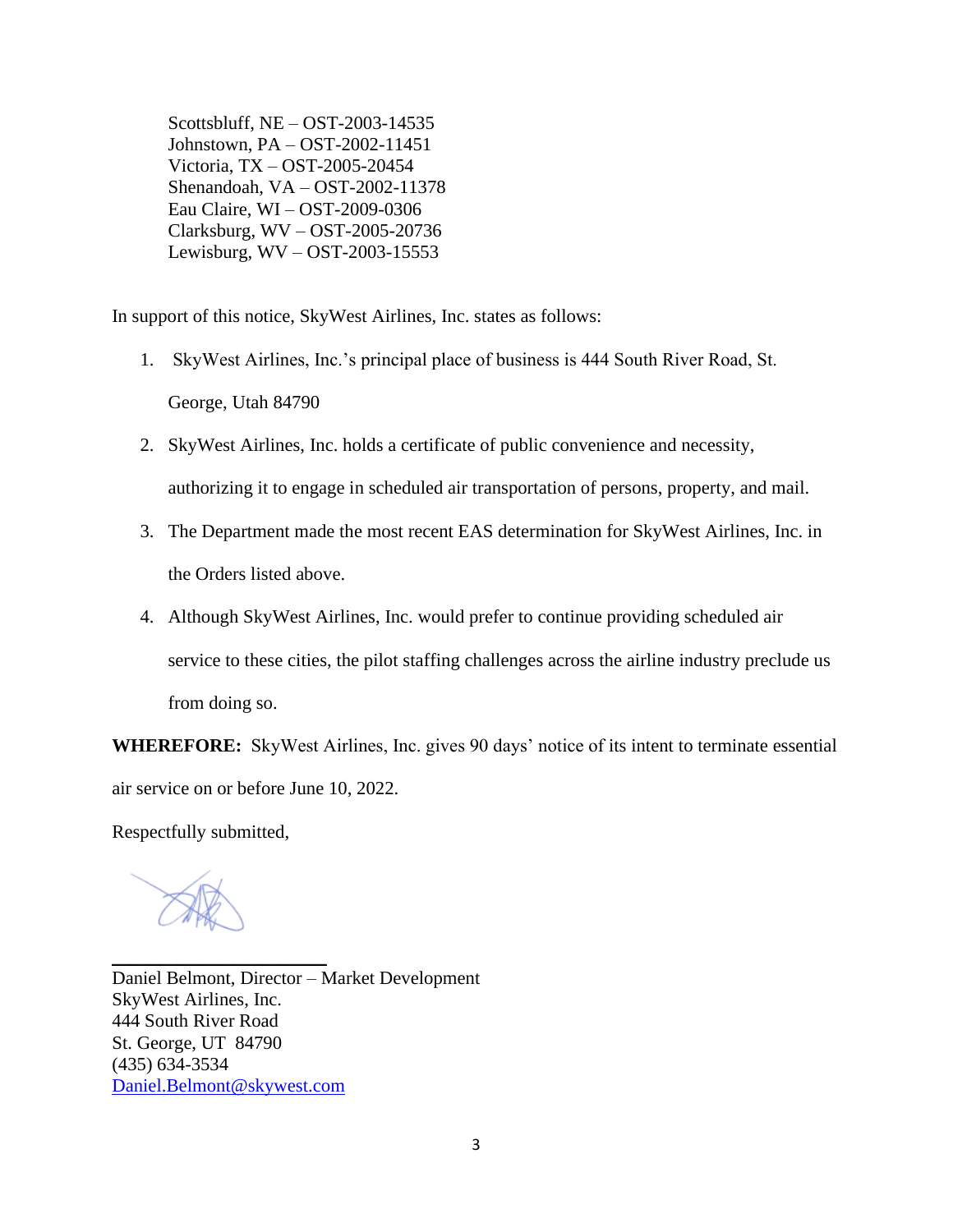#### **CERTIFICATE OF SERVICE**

I hereby certify that a copy of the foregoing 90-day notice of SkyWest Airlines, Inc's intent to terminate Essential Air Service to the cities named, has been served this date to the following persons, by first class mail, postage prepaid and electronic mail.

\_\_\_\_\_\_\_\_\_\_\_\_\_\_\_\_\_\_\_\_\_\_\_\_\_\_\_

Daniel Belmont

Kevin D. Schlemmer Associate Director, Essential Air Service Office of Aviation Analysis U.S. Department of Transportation 1200 New Jersey Ave SE Washington, DC 20590

Mayor Ty Coleman 300 Hunt Avenue Alamosa, CO 81101 [tcoleman@ci.alamosa.co.us](mailto:tcoleman@ci.alamosa.co.us)

Will Hickman Airport Manager 2490 State Avenue Alamosa, CO 81101 [whickman@alamosacounty.org](mailto:whickman@alamosacounty.org)

Mayor Nicholas S. Gradisar 1 City Hall Place Pueblo, CO 81003 [mayor@pueblo.us](mailto:mayor@pueblo.us)

Greg Pedroza Airport Manager 31201 Bryan Circle Pueblo, CO 81001 [gpedroza@pueblo.us](mailto:gpedroza@pueblo.us)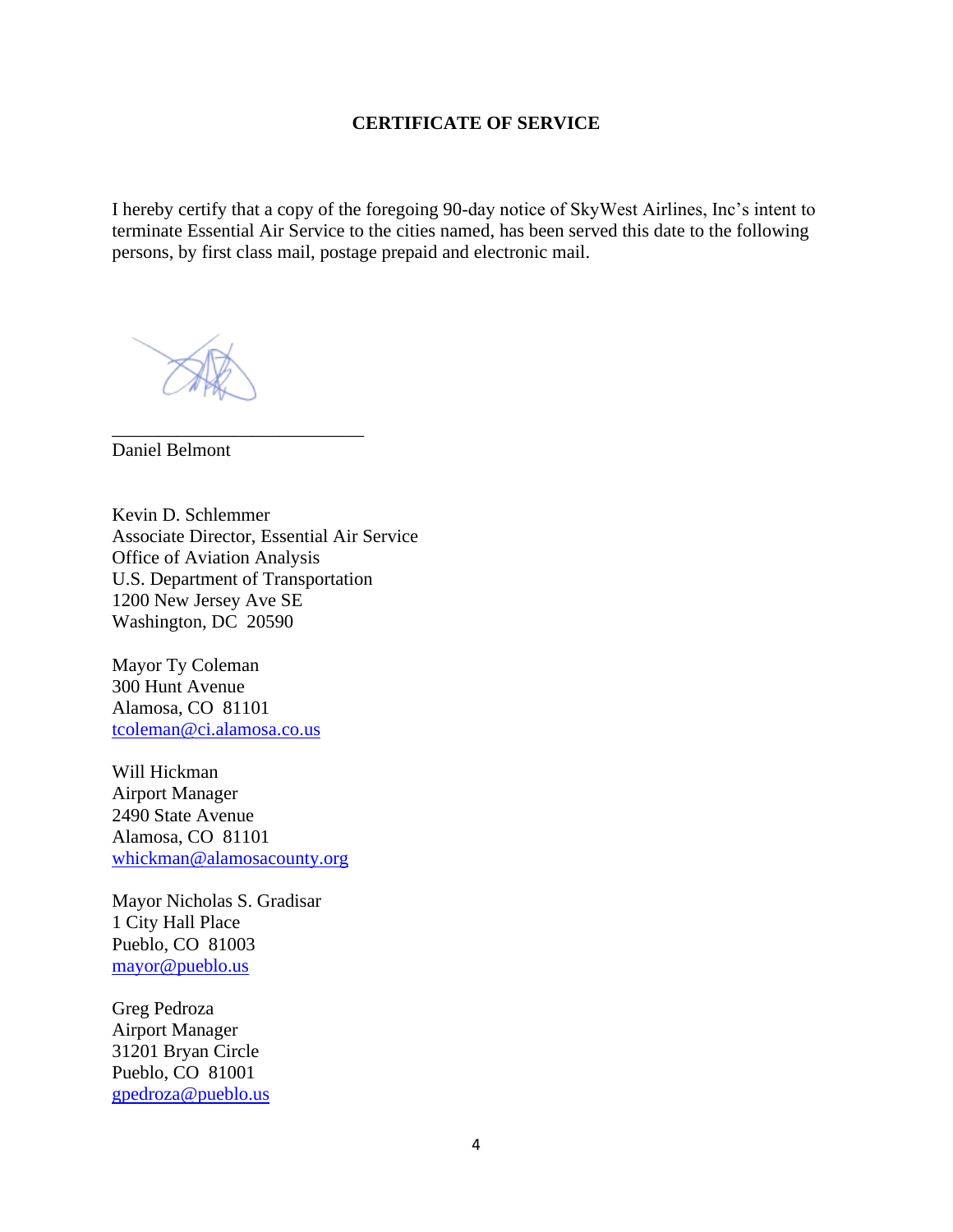Mayor Matt Bemrich 819 1<sup>st</sup> Avenue S Fort Dodge, IA 50501 [mbemrich@fortdodgeiowa.org](mailto:mbemrich@fortdodgeiowa.org)

Rhonda Chambers Airport Manager 1639 Nelson Ave., Suite 2 Fort Dodge, IA 50501 [rchambers@fortdodgeiowa.org](mailto:rchambers@fortdodgeiowa.org)

Mayor Bill Schickel 10 First St. NW Mason City, IA 50401 [mayor@masoncity.net](mailto:mayor@masoncity.net)

David Sims Airport Manager Box 1484 Mason City, IA 50402 [dsims@masoncity.net](mailto:dsims@masoncity.net)

Mayor Bob Scott  $405$  6<sup>th</sup> Street Sioux City, IA 51102

Mike Collett [mcollett@sioux-city.org](mailto:mcollett@sioux-city.org)

Mayor E. Kent Smoll  $806$  N.  $2<sup>nd</sup>$  Avenue Dodge City, KS 67801 [Ksmoll70@hotmail.com](mailto:Ksmoll70@hotmail.com)

Kellie Enlow Airport Manager 100 Airport Road Dodge City, KS 67801 [kellie@dodgecity.org](mailto:kellie@dodgecity.org)

Mayor Mason Ruder P.O. Box 490 Hays, KS 67601 [mruderhays@gmail.com](mailto:mruderhays@gmail.com)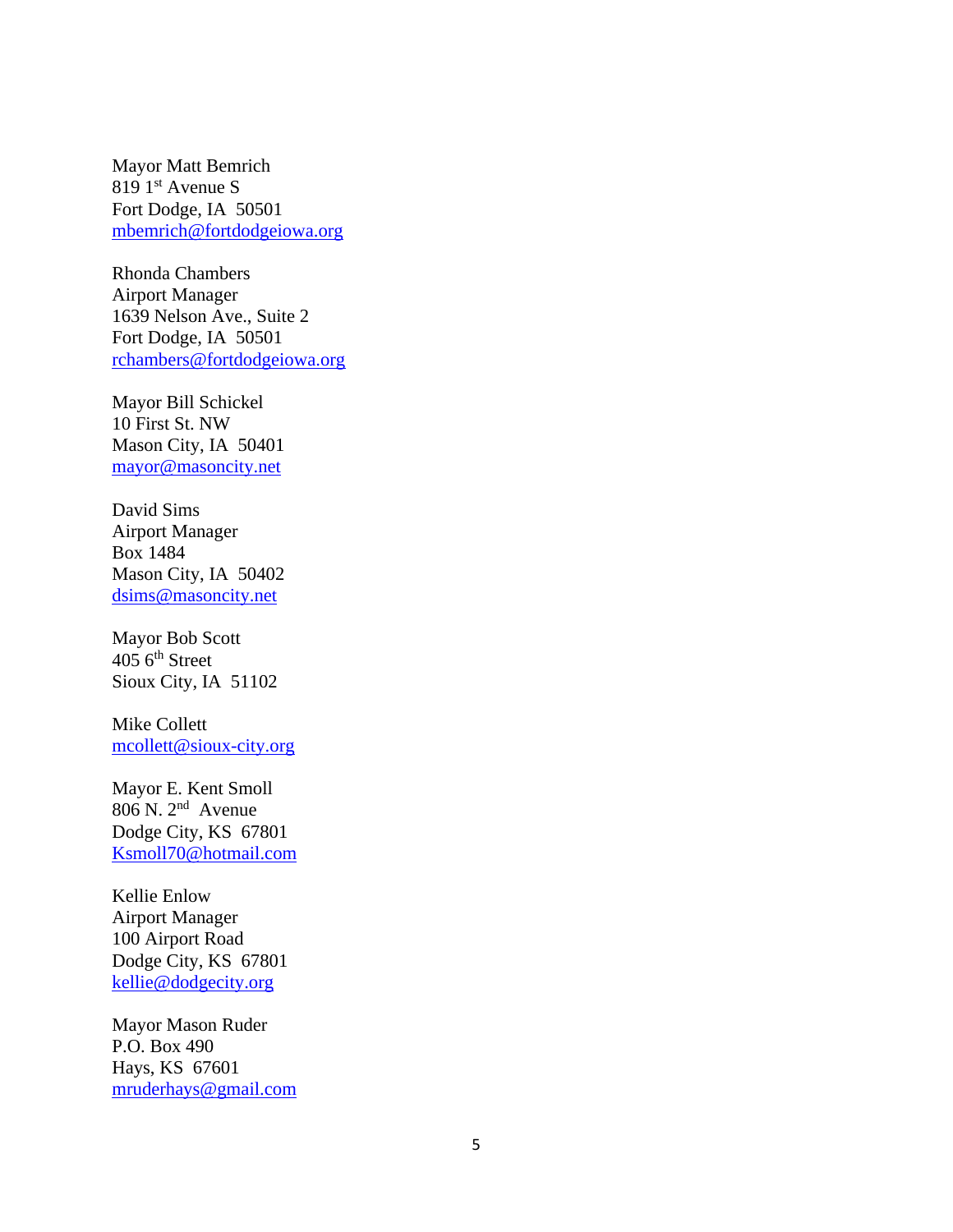Jamie Salter Airport Manager Box 490 Hays, KS 67601 [jsalter@haysusa.com](mailto:jsalter@haysusa.com)

Mayor Connie Seigrist 324 N. Kansas Ave. Liberal, KS 67901 [e-mail@heyconniehey.com](mailto:e-mail@heyconniehey.com)

Brian Fornwalt Airport Manager P.O. Box 2199 Liberal, KS 67905 [Brian.fornwalt@cityofliberal.org](mailto:Brian.fornwalt@cityofliberal.org)

Mayor Trent W. Davis 300 West Ash Salina, KS 67402 [citycommission@salina.org](mailto:citycommission@salina.org)

Tim Rogers [trogers@salair.org](mailto:trogers@salair.org)

Mayor George P. Bray 300 S. 5th St. Paducah, KY 42002 [gbray@paducahky.gov](mailto:gbray@paducahky.gov)

Dennis Rouleau [dennis@flybarkley.com](mailto:dennis@flybarkley.com)

Mayor Julie Moore Wolfe 1 Gary K. Anderson Plaza Decatur, IL 62523 [JMoore-Wolfe@decaturil.gov](mailto:JMoore-Wolfe@decaturil.gov)

Tim Wright Airport Manager 910 S. Airport Rd. Decatur, IL 62521 [twright@decparks.com](mailto:twright@decparks.com)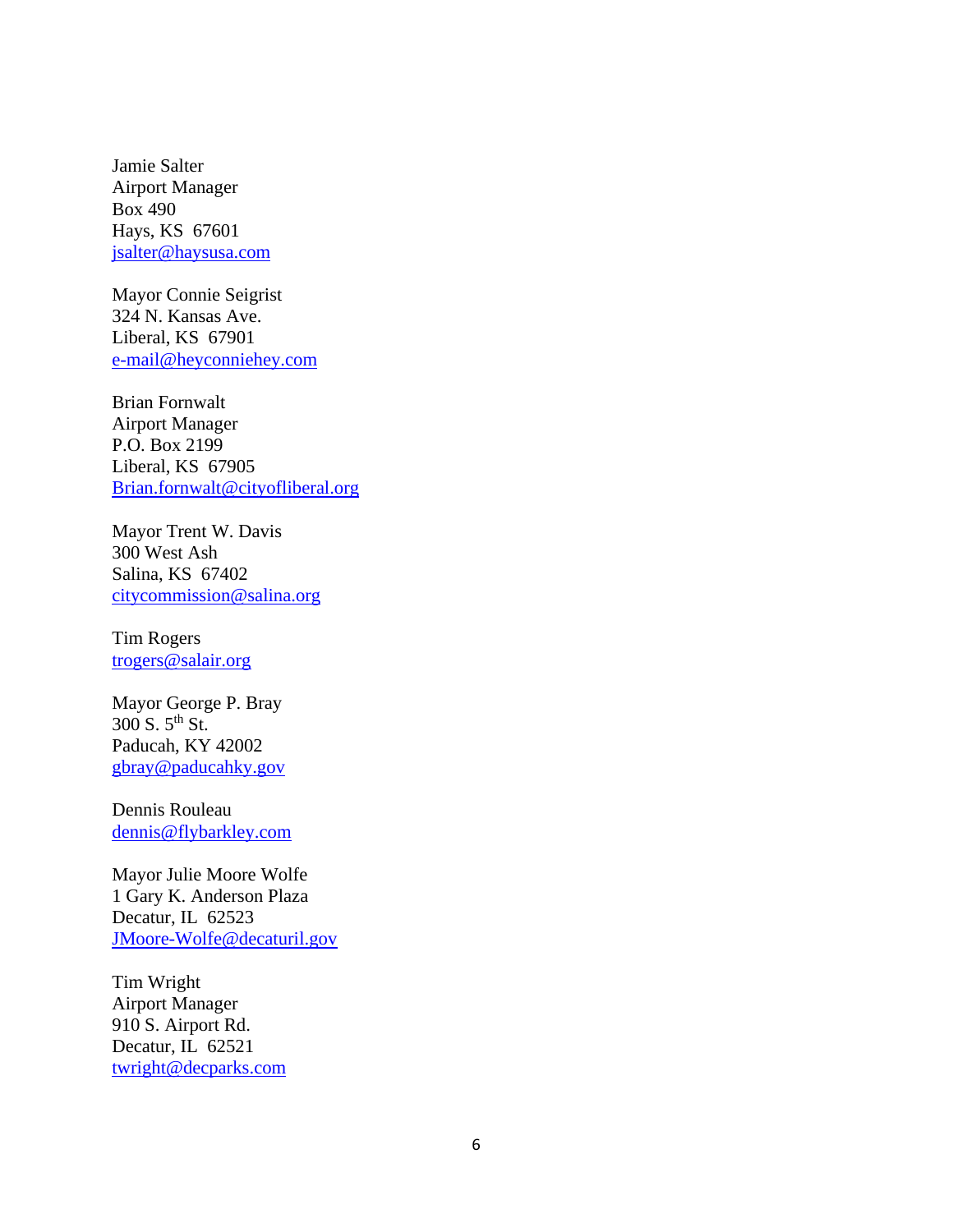Mayor Robert Backon 616 Shelden Ave. Houghton, MI 49931

Dennis Hext [dhext@cmxairport.com](mailto:dhext@cmxairport.com)

Mayor Ken Johnson 933 Terrace St. Muskegon, MI 49440 [Ken.johnson@shorelinecity.com](mailto:Ken.johnson@shorelinecity.com)

Joel Burgess Airport Manager 99 Sinclair Dr. Norton Shores, MI 49441 [jburgess@f3airport.com](mailto:jburgess@f3airport.com)

Mayor Bob Fox 44 North Lorimier Cape Girardeau, MO 63701 [bfox@cityofcape.org](mailto:bfox@cityofcape.org)

Katrina Amos Airport Manager P.O. Box 617 Cape Girardeau, MO 63702 [kamos@CityofCapeGirardeau.org](mailto:kamos@CityofCapeGirardeau.org)

Mayor George A. Lauritson 194 Eastlawn Avenue St. Robert, MO 65584 [Gmayor18@yahoo.com](mailto:Gmayor18@yahoo.com)

Mayor Jerry Brown 100 Tremont Center Waynesville, MO 65583 [mayor@waynesvillemo.org](mailto:mayor@waynesvillemo.org)

Dorsey Newcomb Airport Manager 197 Replacement Avenue Fort Leonard Wood, MO 65473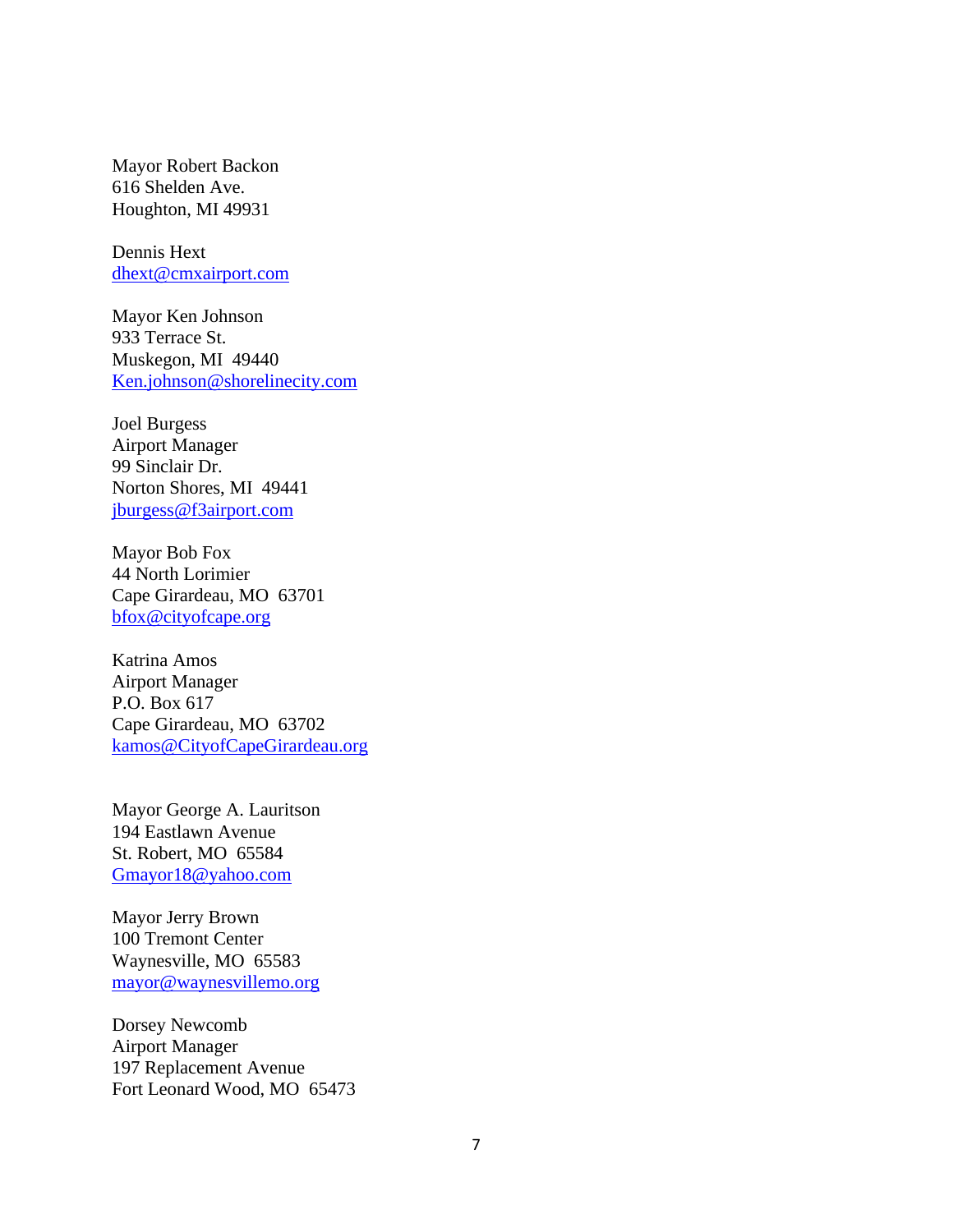[Dorsey.newcomb@leonardwoodinstitute.org](mailto:Dorsey.newcomb@leonardwoodinstitute.org)

Mayor Ryan Stanley 602 S. Main St. Joplin, MO 64801 [Ryan.stanley@joplinmo.org](mailto:Ryan.stanley@joplinmo.org)

Steve Stockham [sstockham@joplinmo.org](mailto:sstockham@joplinmo.org)

Mayor Jimmie Smith 601 23rd Avenue Meridian, MS 39301 [cityhall@meridianms.org](mailto:cityhall@meridianms.org)

Tom Williams [twilliams@meridianairport.com](mailto:twilliams@meridianairport.com)

Mayor Toby Barker 200 Forrest Street Hattiesburg, MS 39401 [mayor@hattiesburgms.com](mailto:mayor@hattiesburgms.com)

Tom Heanue [tom.heanue@flypib.com](mailto:tom.heanue@flypib.com)

Mayor Richard Johnson  $107$   $19<sup>th</sup>$  Street NE Devils Lake, ND 58301 [dickj@dvlnd.com](mailto:dickj@dvlnd.com)

John Nord [manager@devilslakeairport.com](mailto:manager@devilslakeairport.com)

Mayor Dwaine Heinrich 102 3rd Avenue SE Jamestown, ND 58401 [dheinrich@jamestownnd.gov](mailto:dheinrich@jamestownnd.gov)

Katie Hemmer [jmsairport@daktel.com](mailto:jmsairport@daktel.com)

Mayor Stanley Clouse 18 East 22<sup>nd</sup> Street Kearney, NE 68847 [mayor@kearneygov.org](mailto:mayor@kearneygov.org)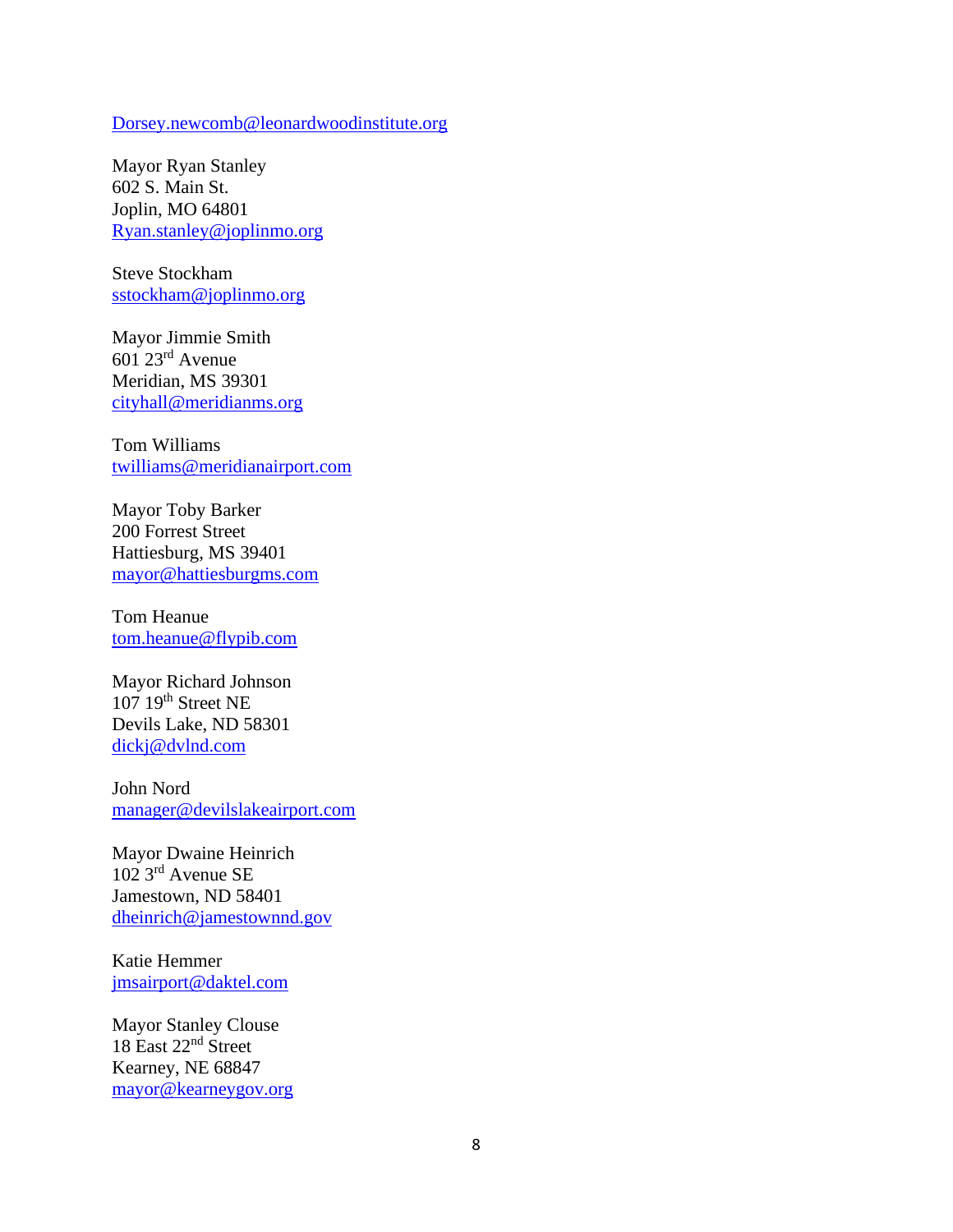Michael Morgan [mmorgan@kearneygov.org](mailto:mmorgan@kearneygov.org)

Mayor Brandon A. Kelliher  $211$  West  $3^{rd}$  Street North Platte, NE 69101 [info@ci.north-platte.ne.us](mailto:info@ci.north-platte.ne.us)

Sam Seafeldt Airport Manager 5400 E Lee Bird Dr. North Platte, NE 69101 [lbfmanager@outlook.com](mailto:lbfmanager@outlook.com)

Mayor Jeanne McKerrigan 2525 Circle Dr. Scottsbluff, NE 69361 [jmckerrigan@scottsbluff.org](mailto:jmckerrigan@scottsbluff.org)

Raul Aguallo Airport Manager 250023 Airport Terminal St., Suite 10 Scottsbluff, NE 69361 [raguallo@flyscottsbluff.com](mailto:raguallo@flyscottsbluff.com)

Mayor Frank Janakovic 401 Main Street Johnstown, PA 15901

Cory Cree [ccree@flyjst.com](mailto:ccree@flyjst.com)

Mayor Jeff Bauknight 105 West Juan Linn St. Victoria, TX 77901 [jbauknight@victoriatx.gov](mailto:jbauknight@victoriatx.gov)

Lenny Llerena [vllerena@vctx.ort](mailto:vllerena@vctx.ort)

Mayor Clinton O. Lucas, Jr. 426 First Street Shenandoah, VA 22849